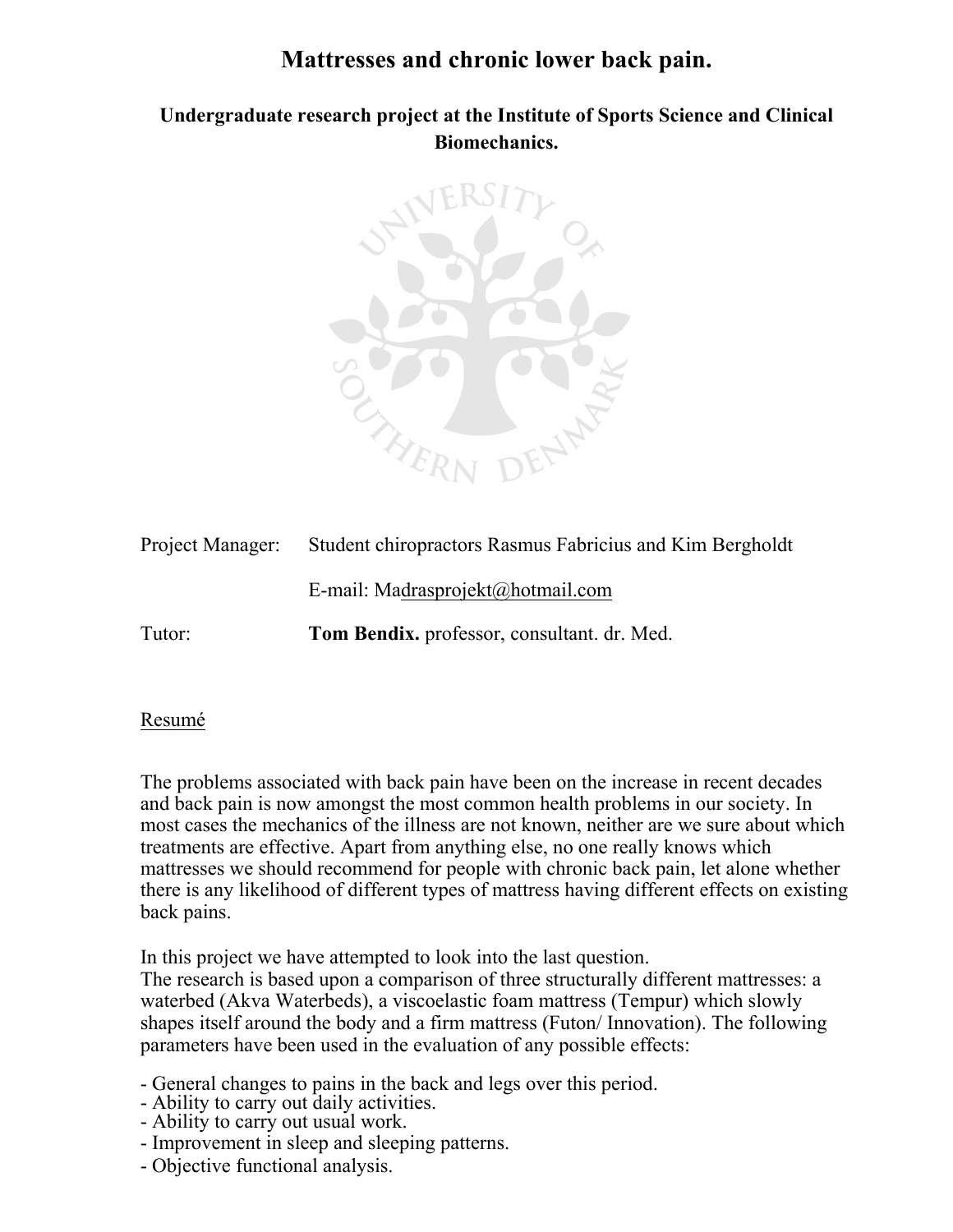The project is a randomised, stratified, single-blind, parallel-group study. 128 (men,  $n = 50$ ; women,  $n = 78$ )

Patients with chronic back pain aged between 18 and 60 were included. The participants were tested on mattresses that were randomly selected for a period of 4-5 weeks. They completed questionnaires before and after the test period.

In these types of surveys a degree of improvement is often noted irrespective of which treatment is tested. In all likelihood a type of placebo effect plays a part. The interesting thing about this is whether the differences in improvement are related to the three mattresses.

The preliminary results of the survey do not show any significant difference between the three mattresses. However, out of the three types of mattress, water mattresses appear to fare best when it comes to back pain ( $\dot{P}$  = 0.09). With the group that tested the waterbed, the participants stated that back pain had reduced by approximately  $10\%$  (P=  $0.05$ ).

There is no sign that a new mattress has an influence on back problems as such, since none in the three groups had an impact on the objective goal. Nevertheless there seems to be some indication that any minor changes to subjective pain may be ascribed to improved sleep. However there is a significant correlation between these parameters, as it was found that those who reported a decrease in pain after the survey were the people who had a better sleep  $(P= 0.03)$ 

The result shows that changing one's mattress cannot be expected to do much to alleviated back pain. There are however certain parameters which we have not made allowances for in the study. This seems to indicate that it would be interesting to make further studies within this area. We may also add that similar studies have indicated positive results and these ought to be demonstrated.

The results shown below are a part of a larger project with a total of 159 participants, which are expected to be published in autumn 2003.

Those interested may make contact by E-mail to the address given earlier. (see front page).

Project design:

The project is a randomised, stratified, single-bind, parallel-group study. Based on the following criteria, 128 (men,  $n = 50$ ; women,  $n = 78$ ) patients with chronic back problems were included.

### *Inclusion:*

*-* Chronic lower back pain of a degenerative character, but with a fairly stable level of pain over approximately 6 months.

- Ages 18 to 60

- Back pain occurring every day, particularly felt in the mornings and again at night.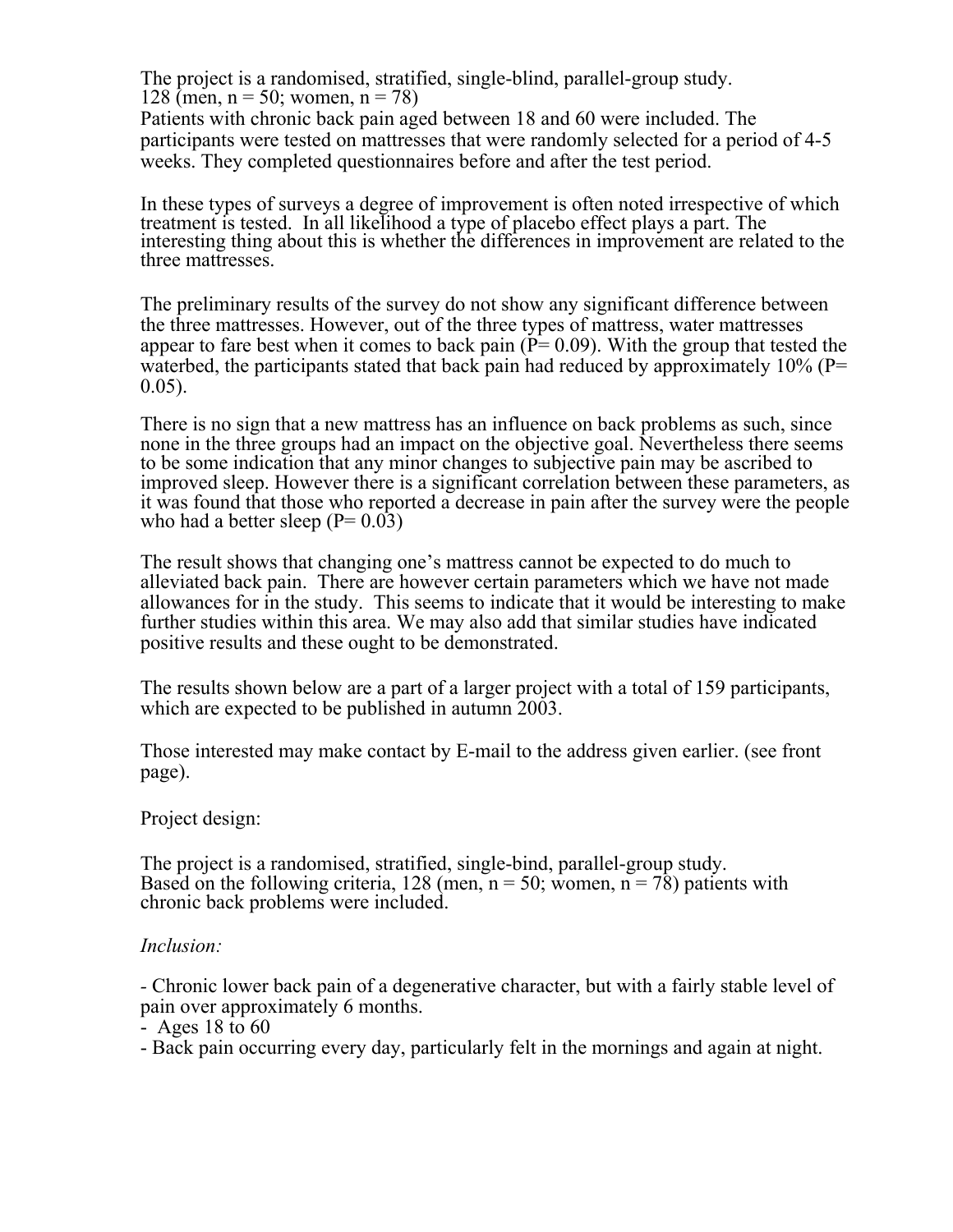*Exclusion:* 

- The subject already owns one of the three beds.

- The subject has other significant illnesses that could possibly give problems at night or interfere with sleep.

- The subject is currently undergoing medical treatment unless the treatment is long-<br>term and started more than three months before the beginning of the trial period and<br>needs be carried out during the whole of the presen



#### **The effect the mattresses have on back pains**